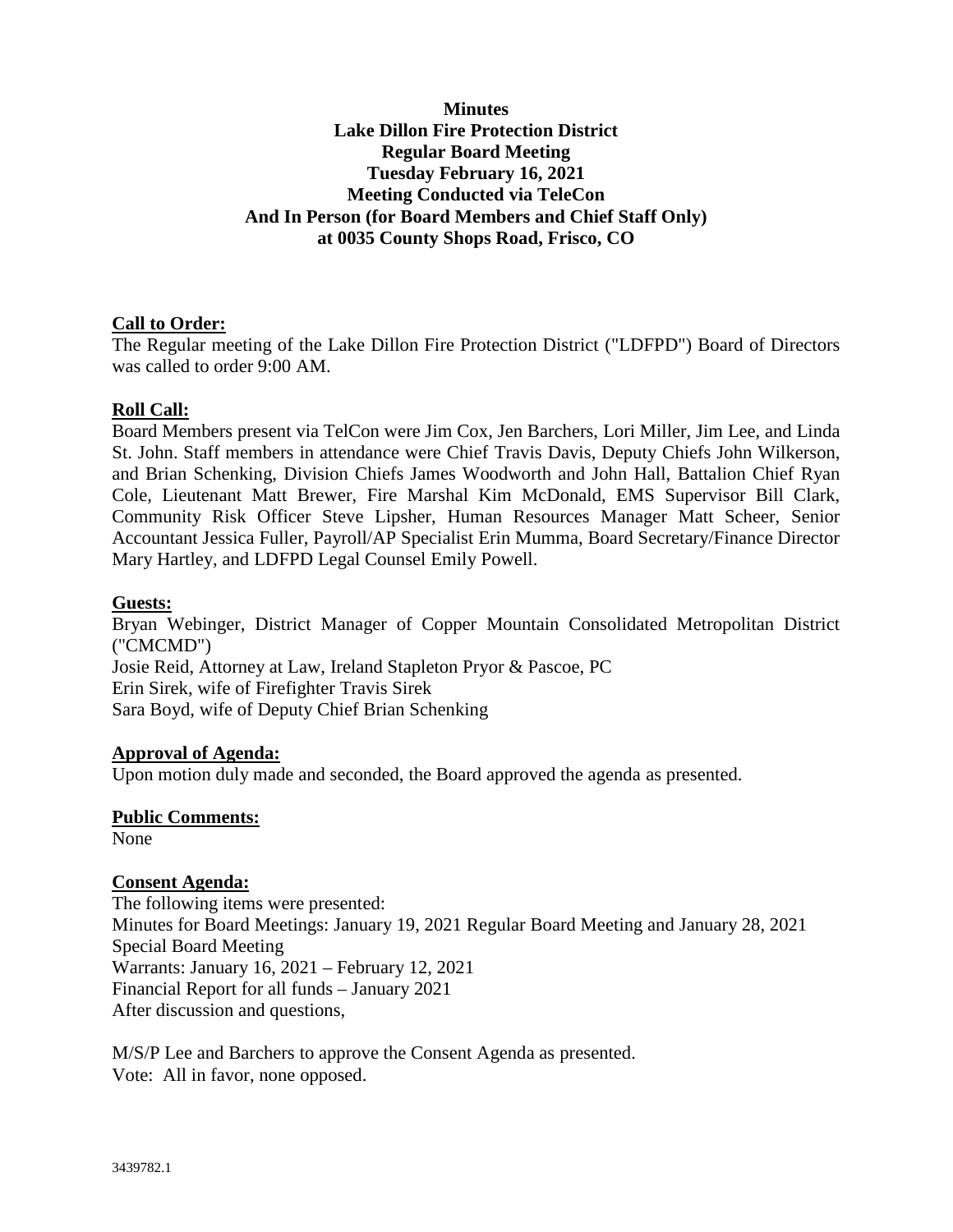## **New Business:**

#### **New Employee Introductions-**

HR Manager Scheer introduced FF Travis Sirek and Fleet Tech Landon Wagner to the Board.

#### **Badge and Oath Ceremony**-

HR Manager Scheer gave the Oath of Office and helped with badge pinning for DC Schenking, BC Cole and FF Sirek.

## **Consider Resolution 2021-05 Reaffirming, Assuming, and Continuing the Declaration of a Local Disaster Emergency**

Attorney Powell presented the Resolution to the Board, explaining that the Resolution continues the Summit Fire & EMS Authority's ("SFE") Declaration of a Local Disaster Emergency as the Declaration of a Local Disaster Emergency of LDFPD with the original effective date of March 13, 2020. The Resolution will be filed with the Summit County Clerk and Recorder, Department of Local Affairs, and the Office of Emergency Management once approved and signed.

M/S/P Lee and St. John to approve Resolution 2021-05 as presented. Vote: All in favor, none opposed.

#### **Consider County Health Pool Designated Representative**-

HR Manager Scheer presented the County Health Pool designated representative form for 2021.

M/S/P Barchers and Miller to approve as presented. Vote: All in favor, none opposed.

## **Approval of 2021 Salary Ranges**

HR Manager Scheer presented the salary range report to the Board with only one change due to the PR/AP Specialist position being added. Erin Mumma's position title was changed to directly account for the work performed from her previous title of Executive Assistant.

M/S/P Miller and Barchers to approve as presented. Vote: All in favor, none opposed.

## **Annual Compliance Report (ACR) for Accreditation –**

LT- Accreditation Manager Laurina presented the annual ACR report to the Board. The report is a snapshot of 2020 and relates to the activities of SFE. It includes discussion of the change in management (BC level up to the Fire Chief) and the merger of LDFPD and CMCMD in 2021.<br>The key point of this report is to answer whether or not SFE (and now LDFPD) is making progress on the recommendations from the first report after becoming accredited. LT Laurina reported making progress on all of the items listed. The middle section of the report contains charts for response times. Future reports will relate to the activities of LDFPD and include IT and health and safety including mental health for the next re-accreditation which the District is currently making significant progress on. This report was sent to Center for Public Safety Excellence (CPSE) last Friday, February 12, 2021. The CPSE representative will review the submitted ACR and set up a meeting to discuss the report for full approval.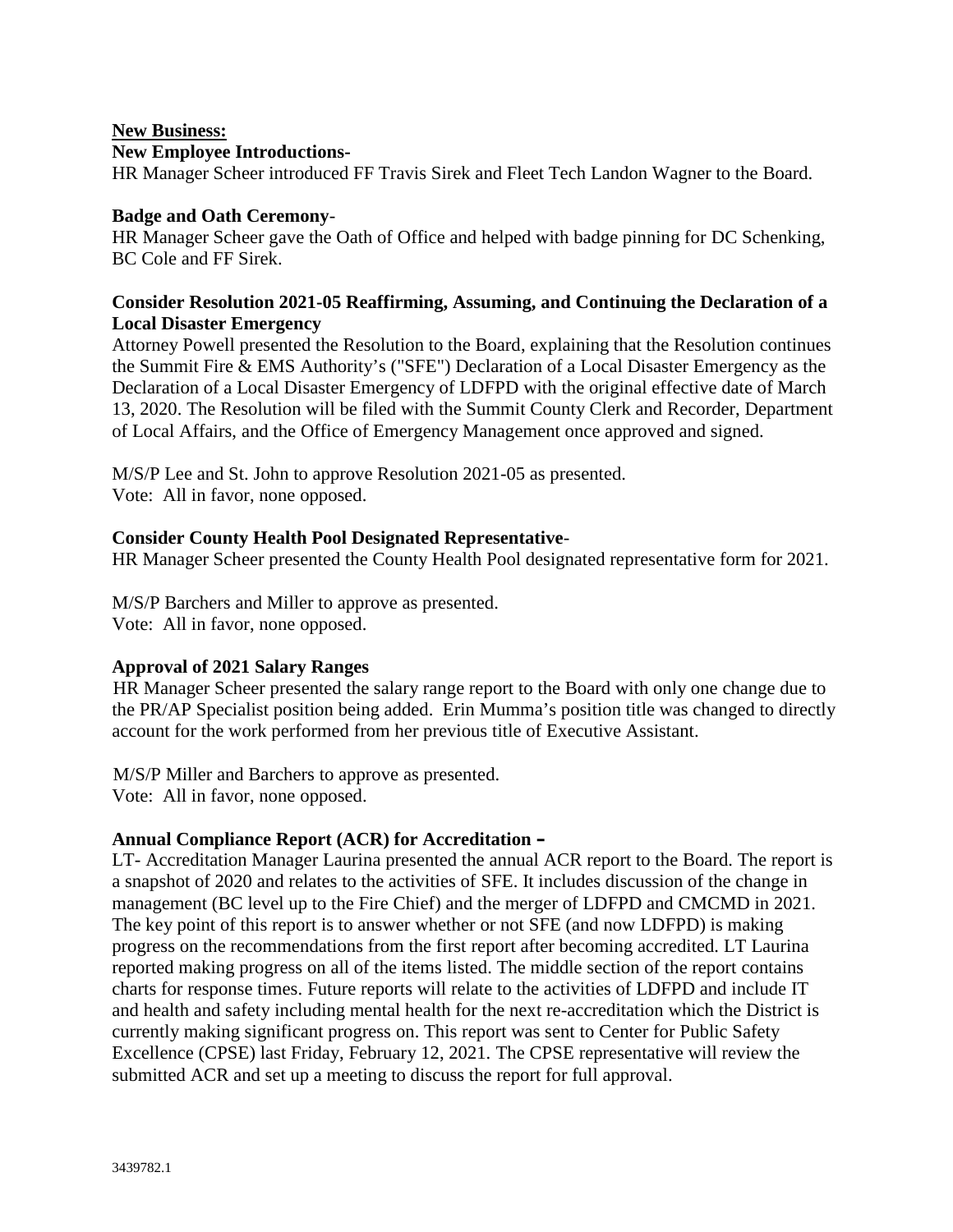Director Miller commented that this is strong work and a great document. Director Barchers reported being happy that Tableau and CAD are communicating and the agreement with Clay Steward consultant is paying off. Director Lee applauded LT-Accreditation Manager Laurina on his hard work on this important program.

## **2020 HazMat Report:**

Division Chief Hall reviewed the HazMat report for 2020 with the Board.

## **Discussion on Wildfire Specialist Pilot Program**:

Chief Davis presented the wildfire specialist pilot program idea to the Board. This idea is due to wildfire risks in the District's jurisdictional boundary. Other Colorado fire departments have these positions in their organizations to deal with policy matters and well as response. The District has always operated as a response agency for wildfires and hasn't done much for preparedness. This position will help prepare the District to handle wildfire disaster, just like what happened last year with the East Troublesome Fire. After discussion and questions, it was the Board consensus to move forward with this concept strongly supporting community needs.

# **Mill Levy Discussion and Analysis Review:**

Chief Davis and Finance Manager Hartley reviewed the mill levy analysis report with the Board.

# **Continued Business:**

# **Approval of final Fire Station Lease Agreement with Copper Mountain CMD**

Attorney Powell reviewed the further revised Fire Station Lease Agreement with the Board, advising of additional changes requested by CMCMD, including a streamlined definition of the term "Leased Premises"; the method of paying rents; the proposal to prorate the cost of utilities and the calculation of both the current and future proration amounts; and posting signage at the LDFPD exclusive use parking spaces. No other substantive changes were made to the Lease Agreement. CMCMD has already approved this version of the Lease Agreement, pending the LDFPD Board's approval. If LDFPD approves and signs, Secretary Hartley will coordinate final signatures.

After discussion and questions,

M/S/P Lee and Barchers to approve the Fire Station Lease Agreement as presented. Vote: All in favor, none opposed.

# **Ratify approval of addition of Roth option to ICMA 457 Plan-**

Attorney Powell and Finance Manager Hartley presented the Roth option for the LDFPD ICMA 457 Plan, which mirrors the SFE plan and allows for transfer of employee SFE accounts to LDFPD. This option was executed by Finance Manager Hartley and Fire Chief Davis earlier in the month in order to move the process forward. After discussion and questions,

M/S/P Miller and Lee to ratify approval of the Roth option to the LDFPD ICMA 457 Plan as presented.

Vote: All in favor, none opposed.

# **Authority Dissolution Update**: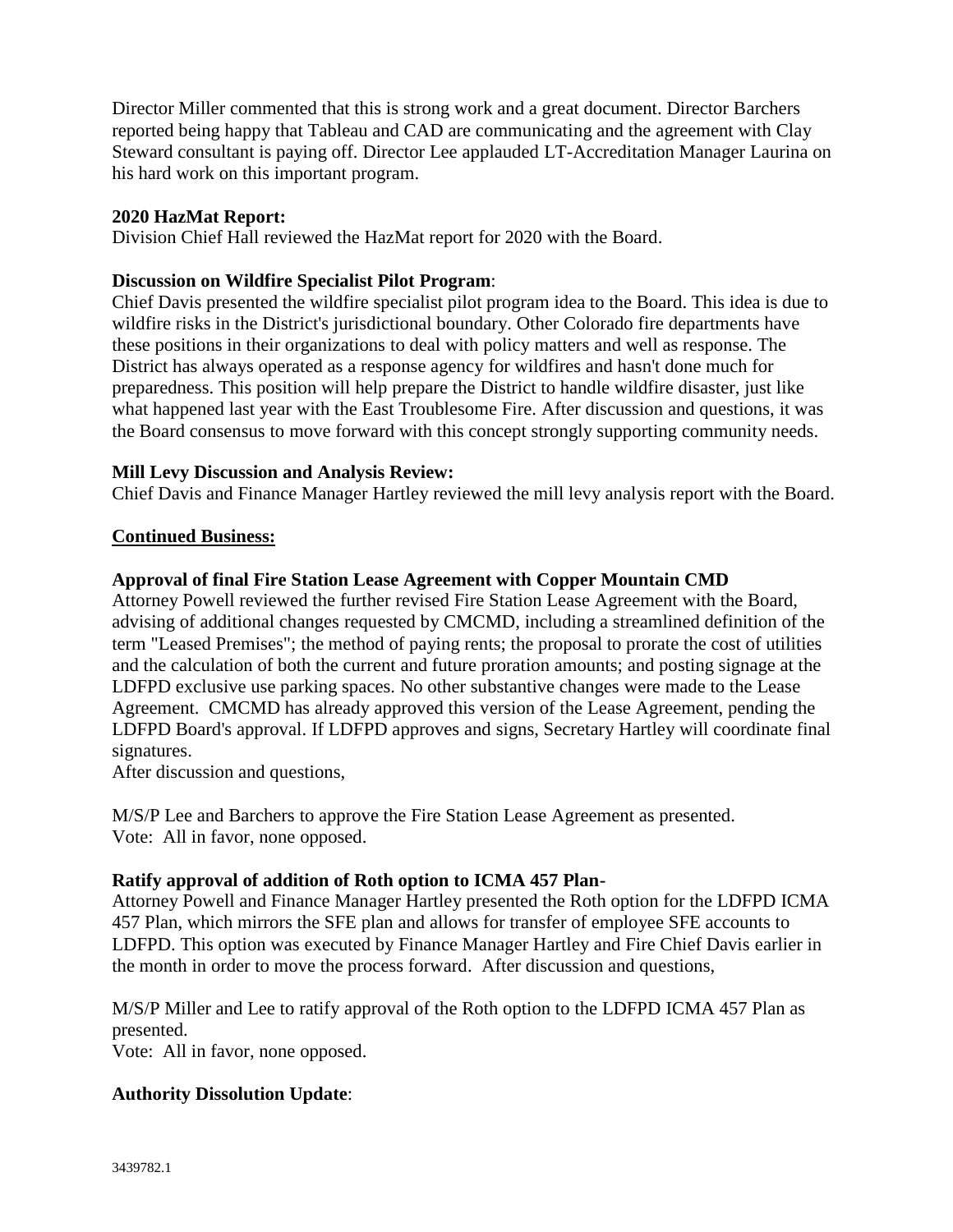Attorney Powell informed the Board that the Omnibus Bill of Sale with CMCMD is complete, and that we understand the Sublease Agreement for Engine 1 and Truck 1 is underway, though we do not have an update as to timing. With the majority of the asset transfer work complete, legal counsel and staff will begin the assignment and termination of contracts project. SFE has all of the contracts that we are aware need to be assigned to LDFPD. Finance Manager Hartley along with executive staff has started compiling and evaluating the contracts for review. This project will take 2 to 4 months to complete once all of the documents are gathered. Attorney Powell updated the Board on the recording of Order of Change of Name, which is still on hold due to ICMAs inability to transfer the civilian plans to LDFPD in a timely manner. However, we expect that this project should be completed by the end of February and then the Order of Change of Name can be recorded with the Summit County Clerk and Recorder.

## **Staff Reports:**

Attorney: Attorney Powell presented the written report to the Board.

High Country Training Center: In addition to the written report, DC Hall reported being in contact with JBA on getting bids for the asphalt capital project. DC Hall reported continuing with Zoom trainings.

Wildland Council: No meeting was held.

Finance: In addition to the written report, Finance Manager Hartley reported working on the 2020 audit with virtual field work going on this week. The audit team will be reaching out to two Board members to interview. Finance Manager Hartley also reported on the summary TIF analysis in the Board packet after the Finance Department report.

Human Resources: In addition to the written report, HR Manager Scheer reported working with Finance Manager Hartley and an outside consultant to look at options for LDFPD's civilian retirement plans to evaluate moving away from ICMA. HR Manager Scheer is updating the Employee Handbook to include the definition of remote work. Lastly, HR Manager Scheer stated that the PRN Program for part time EMTs and Paramedics is ending effective March 31, 2021.

Community Risk Officer: In addition to the written report, CRO Lipsher reported having a final draft for the 2020 Annual Report which will be emailed to each Board member this week for review and comments. Once the Annual Report is complete it will be published to the public.

Community Risk Division: In addition to the written report, Fire Marshal Kim McDonald reported that the 2021 projects include several requests for multi-family permits in the Town of Silverthorne along with removal of the trailer park across from Target.

Admin Support Services: Nothing in addition to the written report.

OPS/EMS Services: Nothing in addition to the written reports.

Chief: In addition to the written report, Chief Davis shared being out of the office February 25 – March 5, 2021 to be covered by the Deputy Chiefs in his absence.